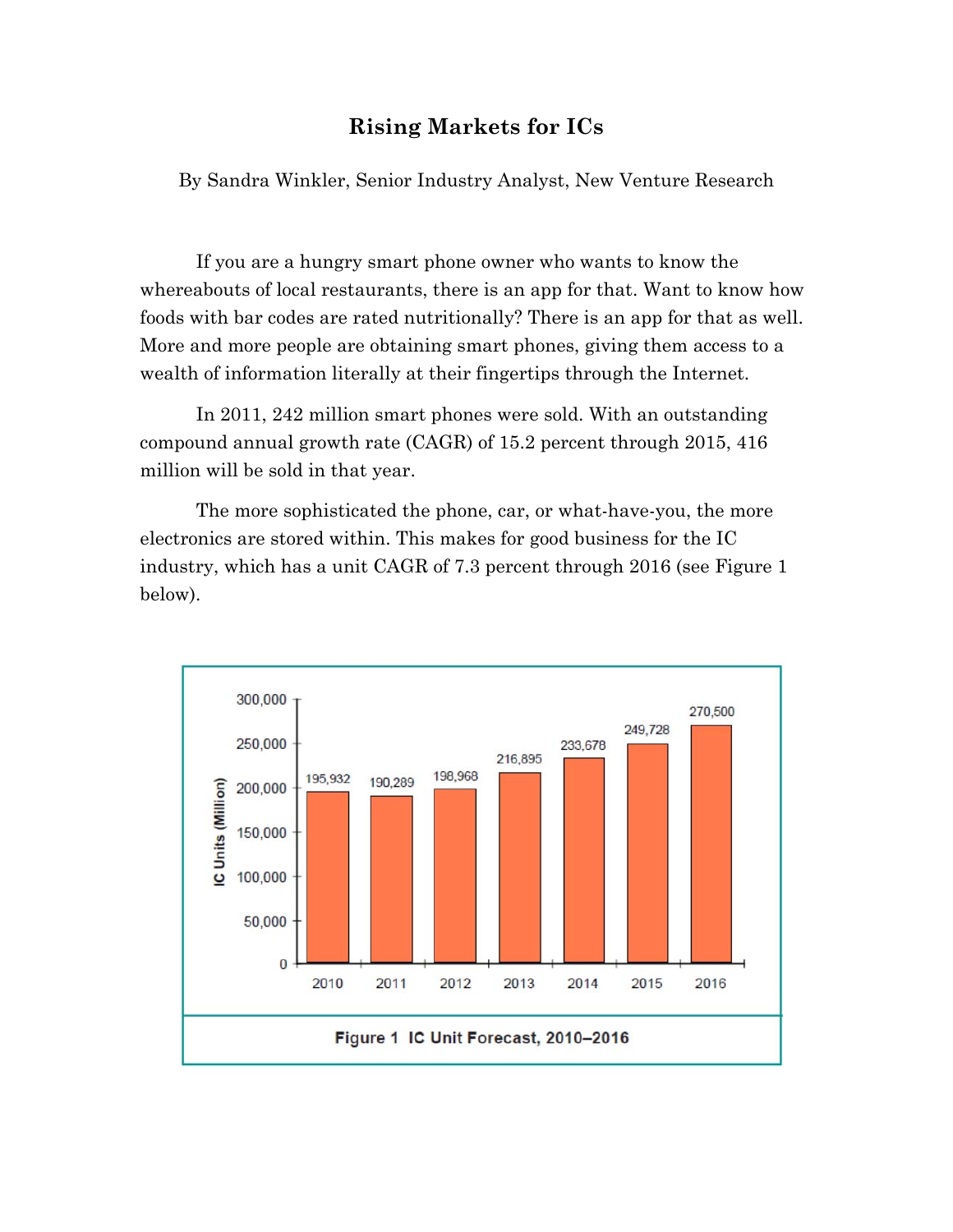IC revenue is growing at an even faster CAGR of 7.8 percent through 2016, with packaging revenue being about 15 percent of that total, as seen in Figure 2.



The packages with the highest unit growth rate to house all these ICs include the WLP at 13.9 percent CAGR through 2016, QFN at 11.8 percent, DFN at 10.7 percent, and BGA at 10.5 percent. SOs, however, still garnish the largest share of the unit sales, as seen in Figure 3.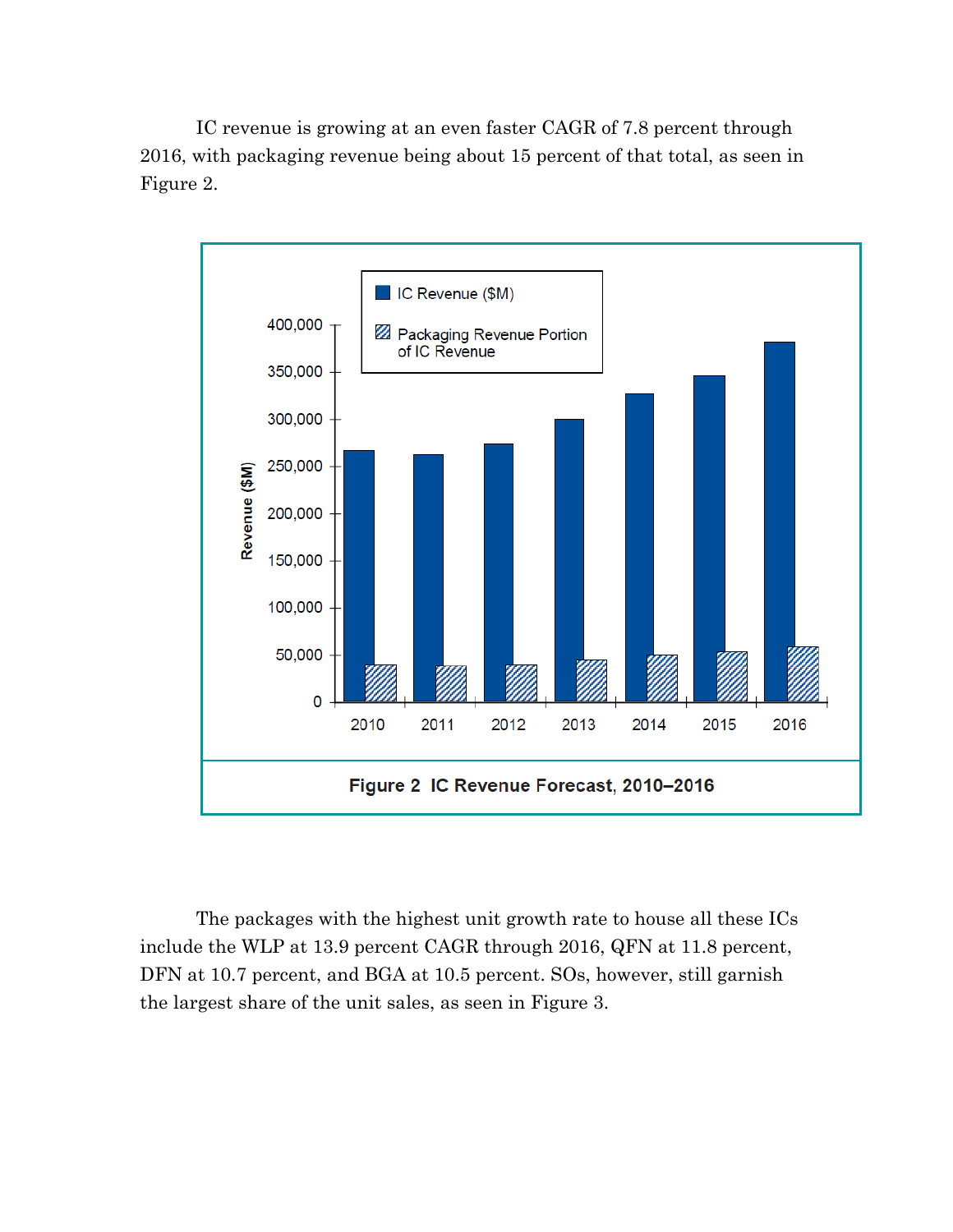

**Figure 3 - IC Unit Forecast by Package Family, 2011 vs. 2016** 

Within the huge variety of ICs, those being created in the greatest numbers include voltage regulators, standard logic, DRAM, and flash. From a revenue standpoint, the highest performing devices include special-purpose logic (SPL) for computers (including graphics, chip sets, etc.), DRAM, SPL for communications, standard cell and PLD, and flash. The most popular packages and I/O counts within each of these categories are:

| Device Type                                                                               | Most Popular Package and I/O Count<br>Range |
|-------------------------------------------------------------------------------------------|---------------------------------------------|
| Special purpose logic (SPL)—<br>computer (graphics, chip sets, hard<br>disk drives, etc.) | BGA 300 I/Os and up                         |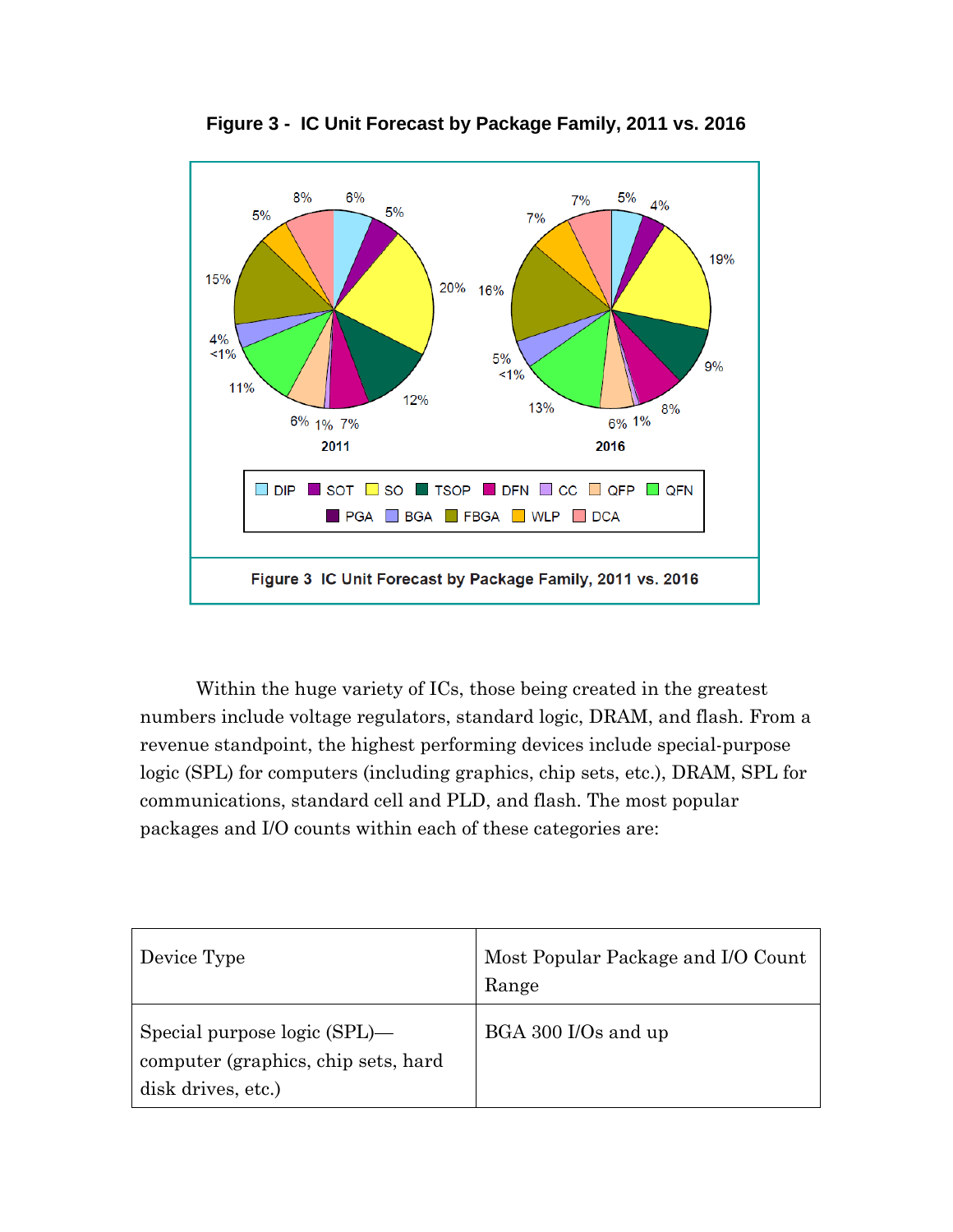| SPL-consumer                      | FBGA 104-304 I/Os                                                 |
|-----------------------------------|-------------------------------------------------------------------|
| <b>DRAM</b>                       | FBGA 34-100 I/Os                                                  |
| Flash                             | FBGA 34-100 I/Os                                                  |
| Standard logic                    | $SO\ 4-32\ I/Os$                                                  |
| Standard cell and PLD             | BGA 104 I/Os and up                                               |
| Voltage regulators and references | SOT, SO 4-18 I/Os, DFN 4-18 I/Os,<br>WLP 4-18 I/Os, QFN 4-32 I/Os |

## **Increasing Capability**

The demand for increased high-speed bandwidth is generated by the use of the Internet. YouTube and other graphic media consume an enormous amount of bandwidth. I once heard a statistic to the effect that if all the information provided in all of the yellow pages ever published in the United States were uploaded onto the Internet, it would be less data than is uploaded onto YouTube in a single day, or something of that order. People are expressing themselves on YouTube, Facebook, Twitter, and the like, and sharing camera phone photos by uploading this information onto the Internet and e-mailing it to friends, all at an amazing rate. People want to be able to take streaming videos at a vacation spot, as the scenery unfolds before them, and immediately send them to their friends and loved ones so they can share that sense of ahh in real time. The demand for social media is ever increasing, and technology must be furthered to meet this demand. One method of meeting these demands is with the use of TSVs.

Devices that are high on the overall revenue list—DRAM, SPL for communications, standard cell and PLD, and flash, plus MPU—also incorporate through-silicon vias (TSVs) within their packages for 3-D interconnection.